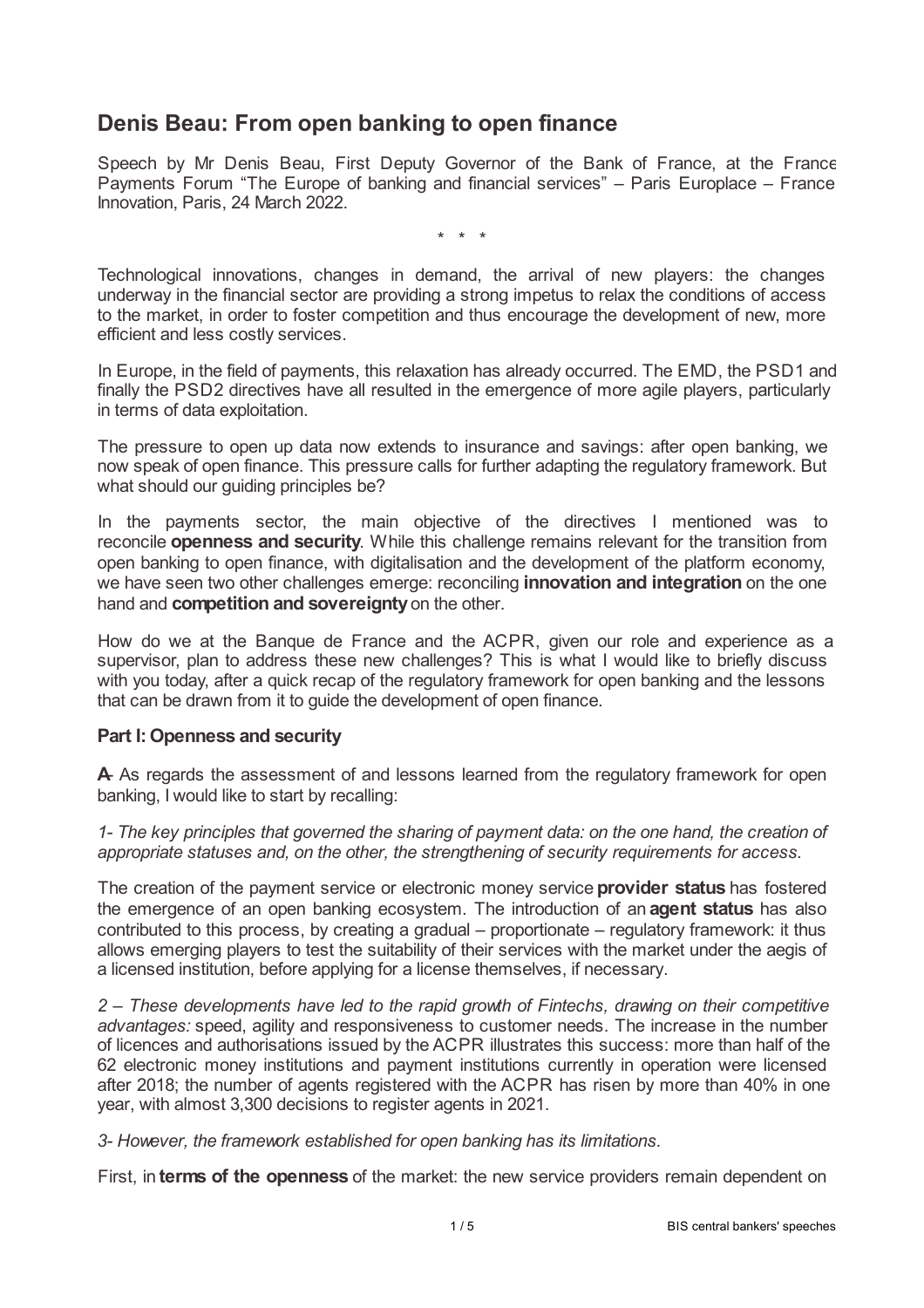traditional institutions, in particular for the opening of a segregated account, which raises questions given the difficulties that many Fintechs encounter in practice in accessing accounts.

I n **technical terms** too. While the use of APIs makes account access more secure, these interfaces must also ensure that new entrants are able to provide their services at a level of quality that is consistent with their business model, as I will discuss later.

**B**- As part of our supervisory duties, I can draw two lessons from these observations for the development of open finance regulations: one concerns the **statuses that are necessary for the opening of the market, and the other concerns the technical means to ensure proper security**.

*1- While the creation of new statuses would appear to promote the emergence of new business models, we must nevertheless seek to limit* unnecessary sources of complexity and, more fundamentally, the risks of regulatory arbitrage*.* Here are two examples to illustrate my point.

The first concerns the **electronic money and payment service activities** and the associated risks, which are now very similar. And yet, there are still differences in their prudential and antimoney laundering frameworks. There are also differences between the competent authorities when it comes to assign innovative payment solutions to regulatory categories.

My second example concerns the draft **European MiCA regulation on crypto-asset markets.** This draft regulation distinguishes between two kinds of stablecoins: those intended as investment instruments and backed by baskets of assets, Asset-Referenced Tokens (ART), and tokens for payments, Electronic Money Tokens (EMT), whose requirements are similar to those for electronic money. This distinction requires vigilance in two respects: first, if they are not subject to the same rules, **ARTs should not be able to be used for payment purposes**; second, care should be taken to ensure that the regulatory requirements are clearly formulated in order to avoid **multiple layers of redundant regulation.**

*2- The second lesson concerns the technical means to be implemented to reconcile openness and security, and in particular the use of APIs.*

Should there be an extension of sharing to other financial data, the PSD2 directive calls for a more explicit definition of shareable data, a clearer allocation of responsibilities for authentication, and the promotion of the use of **standardised APIs**.

### **Part II: Innovation and integration**

A Let me now turn to the new challenges posed by the development of open banking and its extension towards open finance. I will start with that of promoting innovation without undermining the integration of the European market.

*1- In the area of payments, we face a number of challenges, not least that of exchanges between financial intermediaries*

The development of the tokenisation of financial assets could lead to a proliferation of new infrastructures that would no longer be interoperable with each other, leading to a risk of market and liquidity fragmentation.

*2- This trade-off between innovation and fragmentation risk is also reflected in the settlement asset itself used in payment chains.*

If we take the example of stablecoins, their use for the settlement of tokenised financial assets could undermine the stability and efficiency of settlement transactions for new assets by fragmenting the field of settlement assets.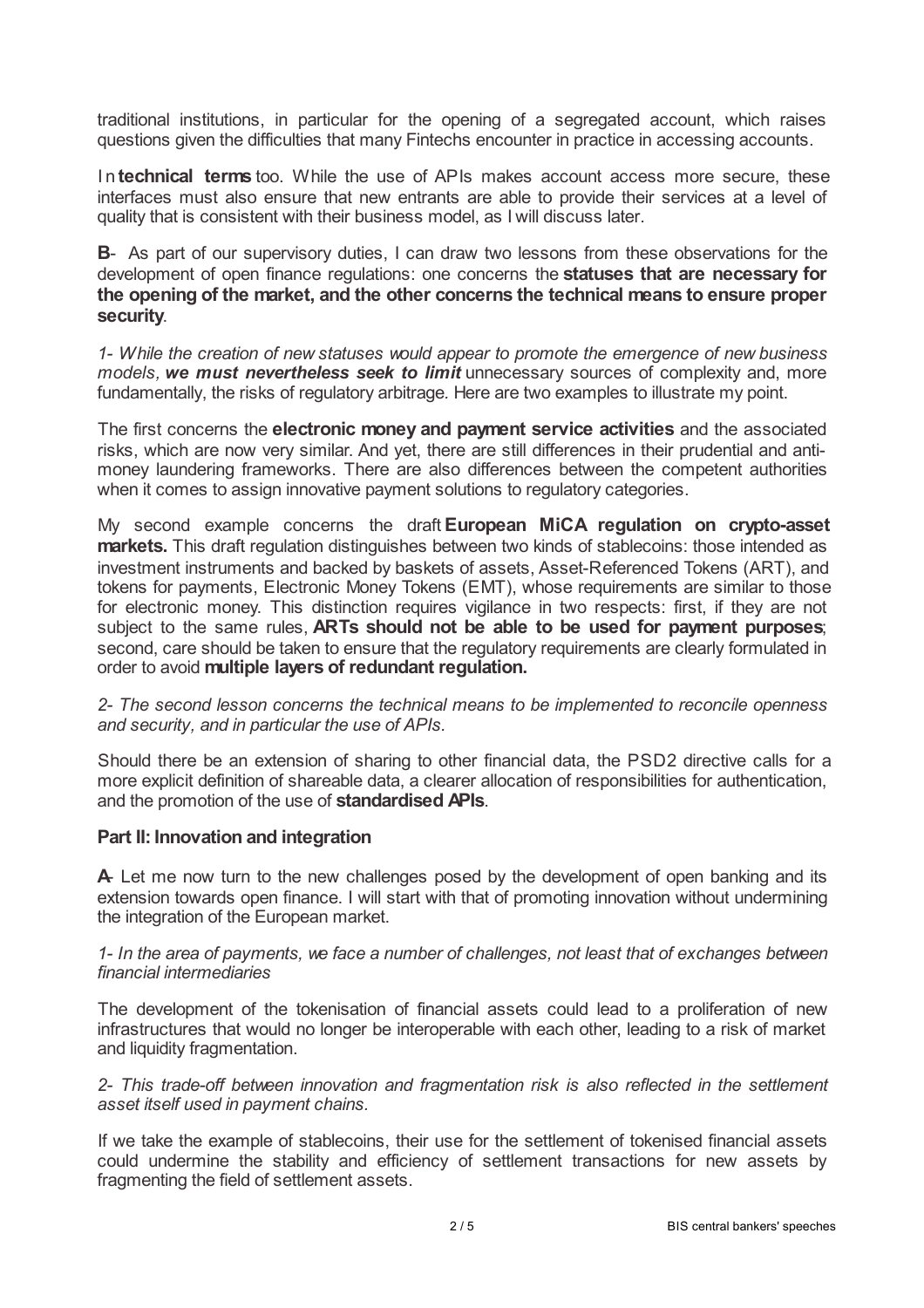**B**- To reduce this risk of fragmentation, we have two levers.

*1- The first is cooperation between private players to support the efforts of the public authorities to establish a regulatory framework that is clear,* proportionate and flexible enough to take account of rapid changes in the market and innovation.

In this respect, there are certainly lessons to be learned from the framework developed for open banking. For example, the deployment of the APIs I mentioned earlier proved to be more complex than expected due to heterogeneous applications, late developments and the lack of an underlying business model.

In this light, two key principles could guide us. On the one hand, institutional players can act as a catalyst for private initiatives on standardisation. I am referring in particular to the mandate given to the European Payments Council (EPC) for the creation of a dedicated open finance scheme, the SEPA Payment Account Access Scheme (SPAA). On the other hand, the debate on open finance should also be an opportunity to push for an improvement in the quality of APIs  $-$  i.e. premium APIs – by openly addressing the issue of financial compensation for data providers.

#### 2- The second lever is in the hands of central banks, in the form of new services to financial *intermediaries.*

This is the aim of the Banque de France's experimentation programme with new technologies. These experiments show, in particular, that a wholesale Central Bank Digital Currency (CBDC) would make it possible not only to maintain but also to promote central bank money as the safest and most liquid settlement asset, while adapting it to changes in demand and thus avoiding the fragmentation of settlement assets. With this improved security, wholesale settlement through distributed ledger could be optimised in terms of efficiency, cost and traceability, including for cross-border payments, by ensuring interoperability between several CBDCs in different jurisdictions.

## **Part III:Competition and sovereignty**

To conclude, I would like to say a few words about the growing challenges related to competition and sovereignty.

**A**- In this regard, open finance is a development that must be addressed with caution: while it promises to open up the financial market to new players, it could paradoxically increase its concentration, and compromise our strategic autonomy.

*1- Indeed, with the platformisation of the digital economy, companies today aim to rapidly increase their market share in a specific segment and then extend the range of their services in order to build a captive customer base.*

Open finance could accelerate this trend, which can already be seen in the payments market, by allowing the exchange and cross-referencing of an ever-increasing volume of data. This may ultimately prove detrimental to competition. This challenge is particularly acute with the development of BigTechs in the financial services markets, which already have significant market power in the areas of cloud computing, mobile payments or digital identification.

*2- Open finance also poses challenges in terms of sovereignty to which we must be attentive.*

They primarily occur at the individual level. The increasing volume of data in circulation and its cross-referencing is a considerable challenge for the protection of personal data. Cross-border data flows also complicate the enforcement of regulations and make it more difficult for authorities to act.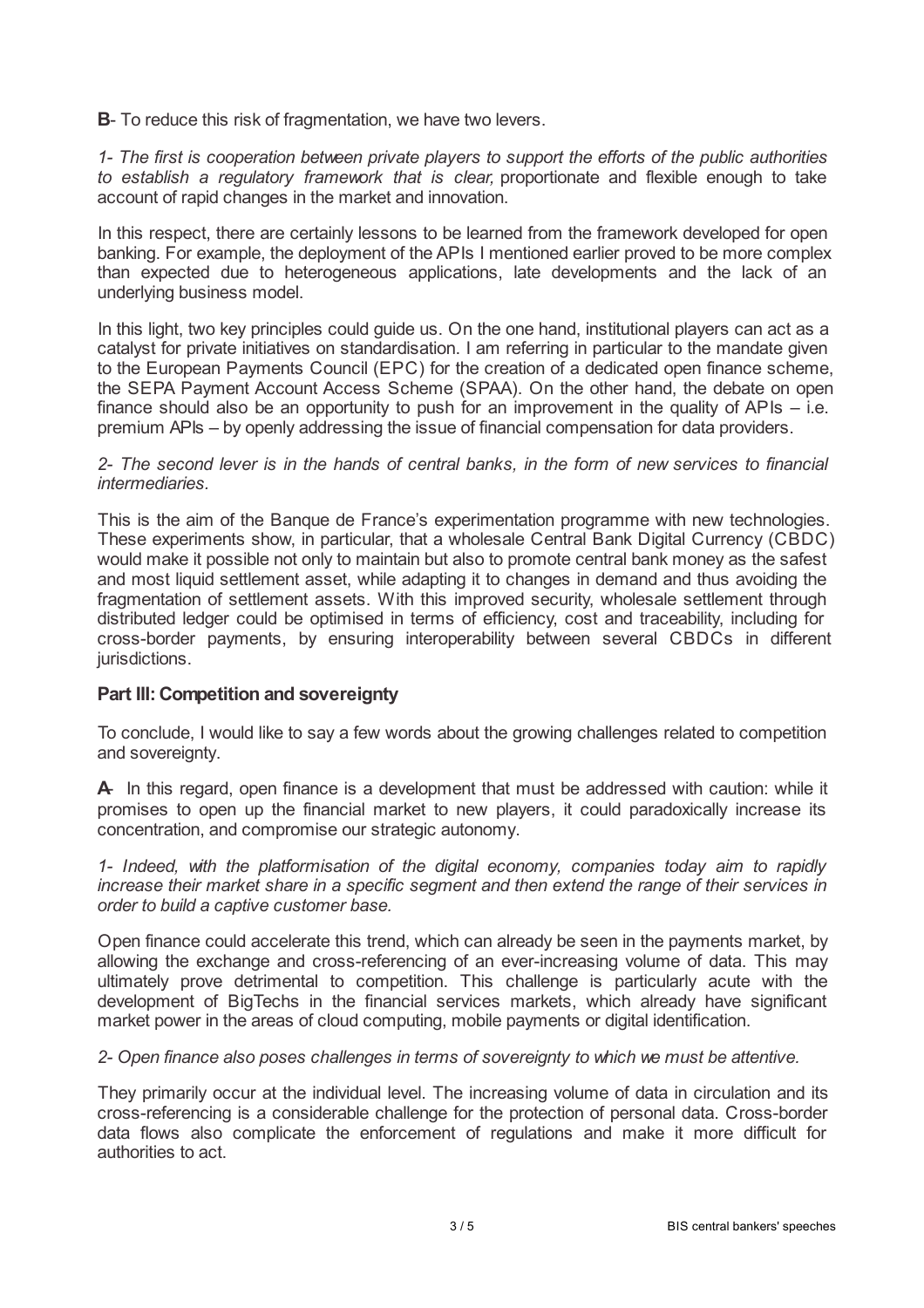Secondly, at the industrial level. Mastering artificial intelligence technologies is now contingent on the quantity and quality of accessible data. It is therefore essential that access to data should not be monopolised by non-European players alone.

Lastly, at the State level, because the concentration of data infrastructures raises concerns about their resilience in the event of an attack. Given the geopolitical risks, these aspects should not be underestimated. The deployment of tokenised settlement assets across borders would also pose a risk to our monetary sovereignty, if it resulted in the use of stablecoins backed by foreign currencies or CBDCs.

**B**- To reconcile competition and sovereignty, a "retail" central bank digital currency is obviously a potentially important lever.

*1-* This was the main aim of the investigation phase launched by the Eurosystem in July last year.

Issuing a retail CBDC, nevertheless, raises a number of operational challenges. In particular because financial intermediaries, including banks, play a key role in the security and financial stability of our monetary and financial system. Introducing a CBDC must therefore neither result in the conversion of a significant proportion of bank deposits into assets held in CBDCs – in normal times as well as in times of stress – nor compete with banks in their day-to-day relations with their customers.

These issues need to be addressed by design in the architecture and functionality of a digital euro, for example by introducing holding limits or by promoting an intermediated model. This is why it is essential that the financial intermediaries, along with the other stakeholders, be properly involved in the investigation phase that we are conducting: an expert advisory group has already been set up at European level, $\frac{1}{2}$  $\frac{1}{2}$  $\frac{1}{2}$  and this consultation will be extended to all stakeholders in the coming months, in particular via the European and French market bodies at our disposal.

## <span id="page-3-1"></span>*2- But other levers will be needed to reconcile competition and sovereignty.*

First and foremost, the regulatory lever. Against this backdrop, we welcome two European texts that are currently being finalised (i) the Digital Operational Resilience Act (DORA), which aims, among other things, to bring critical service providers under the supervision of financial regulators; (ii) and the Digital Market Act (DMA), which is intended to ensure that service providers have equal access to the hardware and software components of electronic devices.

These competition and sovereignty concerns should also be taken into account in the revision of PSD2.

Secondly, the industrial lever. While our market is and must remain open, it is nonetheless essential to encourage innovation by European players. This is why, in the area of payments, the Banque de France actively supports the  $EP^2$  $EP^2$  initiative for a modern European solution.

<span id="page-3-2"></span>**In conclusion**, we can see that the changes taking place in the financial sector offer the prospect of even more accessible, efficient and innovative financial services, while at the same time raising new challenges for both market participants and public authorities. I am convinced that the only way to meet these challenges is through a multi-faceted approach, with cooperation between public and private players. That is why the Banque de France is fully committed to promoting innovation within a framework of trust: first, at the level of the regulatory framework and as a supervisor, then by facilitating private initiatives and mobilising the market, and lastly, as a driver and player in innovation.

<span id="page-3-0"></span> $1$  The Market Advisory Group (MAG) in the framework of the ESY D€ project